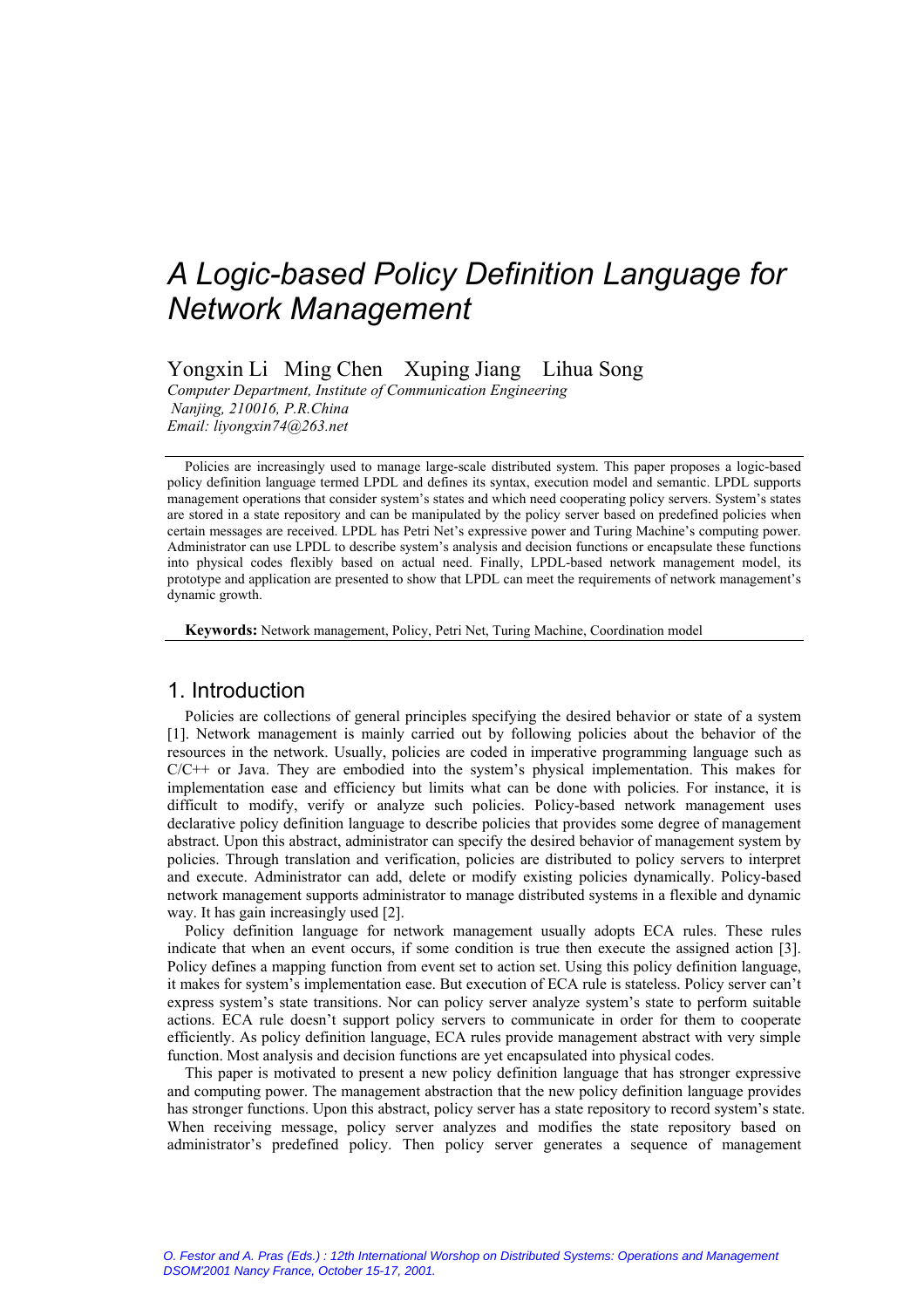operations to send to suitable management modules to execute, and/or generates messages to transfer to other policy servers in order to enable them to work cooperatively.

We design a logic-based policy definition language (LPDL) that is based on first order logic and adopts Prolog's syntax. Administrator can use LPDL to define a set of reaction rules whose format is (<Event>, <Reaction>). Messages to a policy server can come from management modules, which are responsible for monitoring and controlling network's running, or from other policy servers. In response to these messages, the policy server generates appropriate communication events, then searches local reaction rules set, analyzes the state repository and may generate an internal event, send messages to management modules and/or other policy servers, and record state changes into state repository in order to handle with these communication events. The syntax of reaction rules encompasses two types of events, communication and internal event, and three types of actions, "data action" to manipulate state repository, "event action" to generate an internal event and "do action" to generate a message to be sent to management module or other policy server.

LPDL has expressive power of Petri Net by modeling a Petri Net with a set of reaction rules. And LPDL is Turing-equivalent by modeling a register machine as a set of reaction rules. Administrator can use LPDL to describe any analysis and decision functions in network management system. They can decide to define these functions in LPDL or imperative languages according to function's attributes and actual requirements.

The plan of the paper is as follows. In section 2, the syntax, execution model and formal semantic of LPDL are defined. In section 3, we prove that LPDL has expressive power as Petri Net and computing power as Turing Machine. In section 4, the LPDL-based network management model, its prototype implementation and application are presented. In section 5, we present introduction of related works and conclusion of this paper.

# 2. Definition of LPDL

## *2.1. Syntax of LPDL*

LPDL adopts the typical syntactic conventions of logic language. The alphabet of LPDL is based on the set of the variables Γ, of the function symbols Σ and of the predicate symbols Π. We denote with  $\sigma$  the set of the terms built from  $\Sigma$  and  $\Gamma$ , and with  $\gamma$  the set of the ground terms built from  $\Sigma$ . E is the set of the atomic formulae built applying predicate symbols of  $\Pi$  to terms of  $\sigma$ , and  $E_\gamma$  is the set of ground atomic formulae built applying predicate symbols of Π to ground terms of γ. Given t∈γ and t' $\epsilon \sigma$ , M (t, t')::=  $\exists \theta$  variable substitution,  $\theta$  = mgu(t, t').

Each management module and policy server is denoted by a ground term. Management module monitors and controls network's running. When a predefined condition is true, it sends a message to its assigned policy server that will generates a communication event. The format of communication

| $ \langle \text{RuleSet} \rangle$ ::= $\langle \langle \text{Rule} \rangle \rangle$ |                                                                                                             |
|-------------------------------------------------------------------------------------|-------------------------------------------------------------------------------------------------------------|
|                                                                                     | $ \langle \text{Rule}\rangle$ ::= ( $\langle \text{Event}\rangle$ , $\langle \text{Reaction}\rangle$ )      |
|                                                                                     | $ \langle$ Event> ::= <commevent><math> \langle</math>InEvent&gt;)</commevent>                              |
|                                                                                     | $ \langle \text{CommEvent} \rangle  := \text{on}(\langle \text{Term} \rangle, \langle \text{Term} \rangle)$ |
|                                                                                     | $ \langle InEvent \rangle$ ::= on( $\langle Term \rangle$ )                                                 |
|                                                                                     | <reaction> ::= <action>{, <action>}</action></action></reaction>                                            |
|                                                                                     |                                                                                                             |
|                                                                                     | <dataaction> ::= out   in   rd   no</dataaction>                                                            |
| $ \leq$ EventAction> ::= post                                                       |                                                                                                             |
| $ \leq$ DoAction> ::= do                                                            |                                                                                                             |

Table 1 Reaction Rule Syntax of LPDL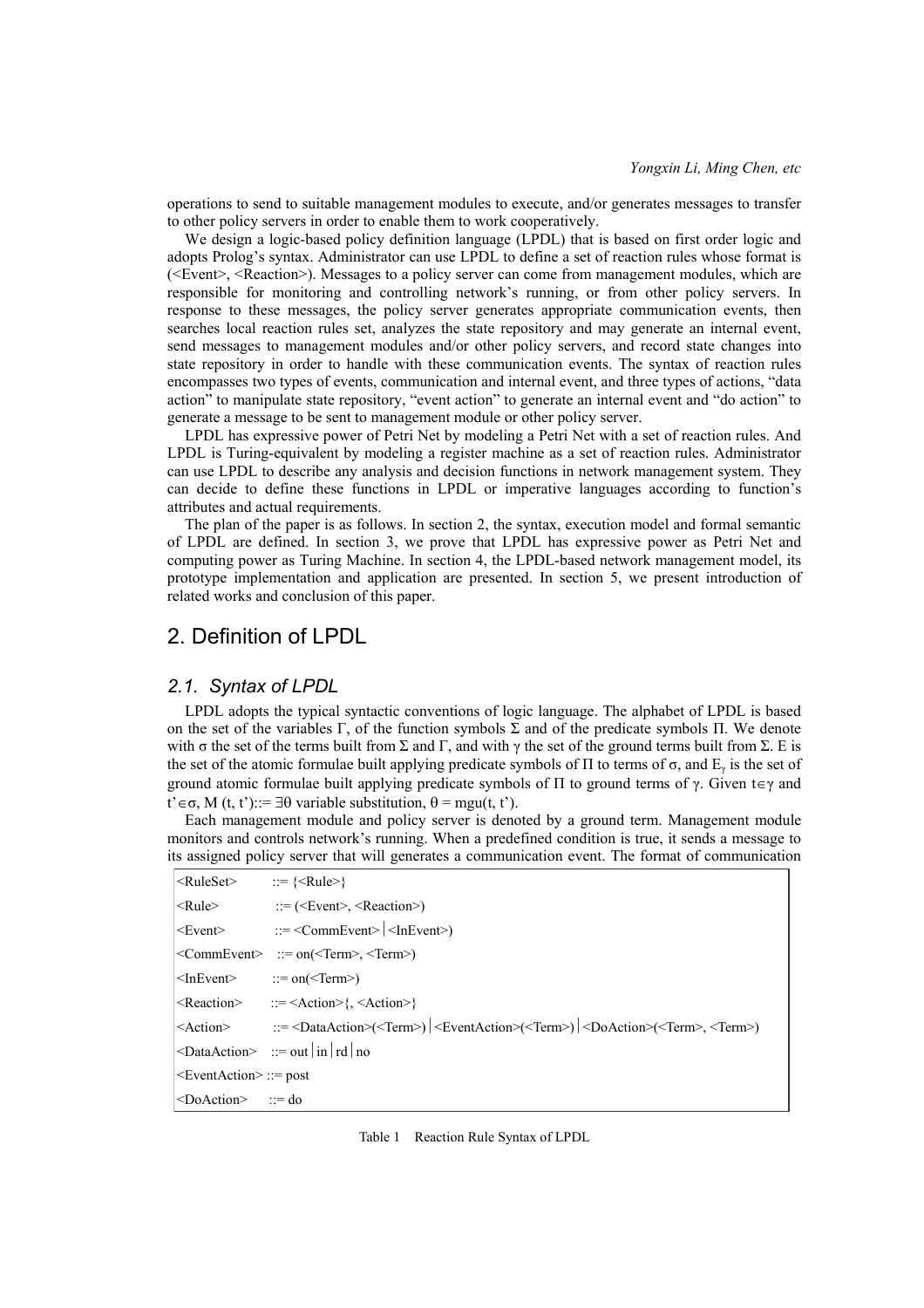#### *A Logic-based Policy Definition Language*

event is on  $(s, t) \in E_{\gamma}$  where s represents the management modules sending the message and t represents the message. Reaction rule syntax of LPDL is showed in Table 1. After generating the communication event on(s, t), policy server searches local reaction rule set, which is denoted as P, to find whether there are reaction rules to handle with the communication event. The searching process can be encapsulated by a function Z that maps from communication events to the set of reactive actions waiting to execute.  $Z_P(\text{on}(s, t)) = \{ \langle \text{Reaction} \rangle \Theta \Theta \} \cdot | (\text{on}(s', t'), \langle \text{Reaction} \rangle) \in P \land (\theta = \text{mgu}(s, s'))$  $\wedge$ (θ' =mgu(t, t')}. Reactive action is a sequence of predicates that is obtained by applying variable substitution to <Reaction> part of matching reaction rule.

If  $Z_P$ (on(s, t)) is null, policy server will not do any manipulation and wait for the next communication event. Otherwise, policy server will interpret and execute predicates sequentially of each reactive action that function  $Z_P$  returns. The predicates of  $\leq$ DataAction $\geq$  type can retrieve and modify policy server's state repository. State repository is multi-set of ground terms. Out(t) inserts a ground term t into state repository. in(t) deletes a ground term t' from state repository given M(t, t') is true.  $rd(t)$  retrieves a ground t' from state repository given  $M(t, t')$  is true. no(t) will execute successfully if there is no ground term matching t in state repository, otherwise the execution of no(t) will fail. Predicate post(<Term>) will generate an internal event on(<Term>). Reaction rules can be defined to handle with internal events. Similarly, there is a function  $Z_P(\text{on}(t)) = \{ \langle \text{Reaction} \rangle \Theta \mid (\text{on}(t^*) \rangle, \langle \text{Im}(t^*) \rangle \}$  $\leq$ Reaction>)∈P∧ ( $\theta$ =mgu(t, t')) to indicate some reactive actions to handle with the internal event.

Policy server maintains a message queue Q. Firstly the queue is empty. Execution of predicate do(s, t) will insert a new record (s, t) into the queue Q. When policy server finishes communication event's processing, to each record (s, t) in queue Q, it will send ground term t to management module or policy server which is denoted as s sequentially based on its order in queue Q. If a policy server receives a message from other policy server, it also generates a communication event and may trigger one or several reactive actions to execute. The message transfer between policy servers enables them to cooperate in a flexible way.

### *2.2. Execution model and semantic of LPDL*

Policy server is a reactive system. Based on communication events and reaction rules, policy server updates system's state and generates output messages. Execution of a set R of reactive actions can be encapsulated by a function  $F(T, R) = \langle T', Q' \rangle$ . T is the initial state of state repository, T' is the final state of state repository, Q' is final state of the message queue Q which stores messages to be sent. All modification of system's state is a single step of state transition during policy server executes the reactive actions set of a communication event. Meanwhile, policy server can't handle with any receiving messages.

Several reaction rules can be defined to handle with a communication event in order to perform several relatively independent tasks. The interleaved concurrency of several reactive actions may result system in inconsistent states. In order to avoid using complex concurrency control mechanisms, all reaction rules of a communication event can be assigned relative priorities. It is meaningless to assign relative priorities among reaction rules that handle with different communication events. Policy server will execute reactive actions sequentially based on their priorities. If reactive actions have no explicit priorities, policy server will execute them in random order. So execution of function F(T, R) is a sequent of execution of function F(T,  $\{r\}$ ), r∈R. When the execution of function F(T,  $\{r\}$ ) finishes, policy server sends messages to management modules or other policy server based on records of message queue Q and reset it empty.

During a reactive action executes, the execution of predicate post will generate an internal event which may have one or several matching reaction rules. So the internal event triggers a new set R1 of reactive actions waiting to execute. Before the execution of R1 finishes, one reactive action of R1 may also include predicate post that triggers another set R2 of reactive actions to execute. G denotes a sequence of set of reactive actions waiting to execute. G is orderly set. Every time, policy server chooses a set of reactive actions that is the smallest element of G to execute. If its execution triggers new internal event and generates new set of reactive actions, policy server adds the new set of reactive actions into G and makes it the biggest element. After executing a set of reactive actions, policy server chooses the smallest element of G to execute.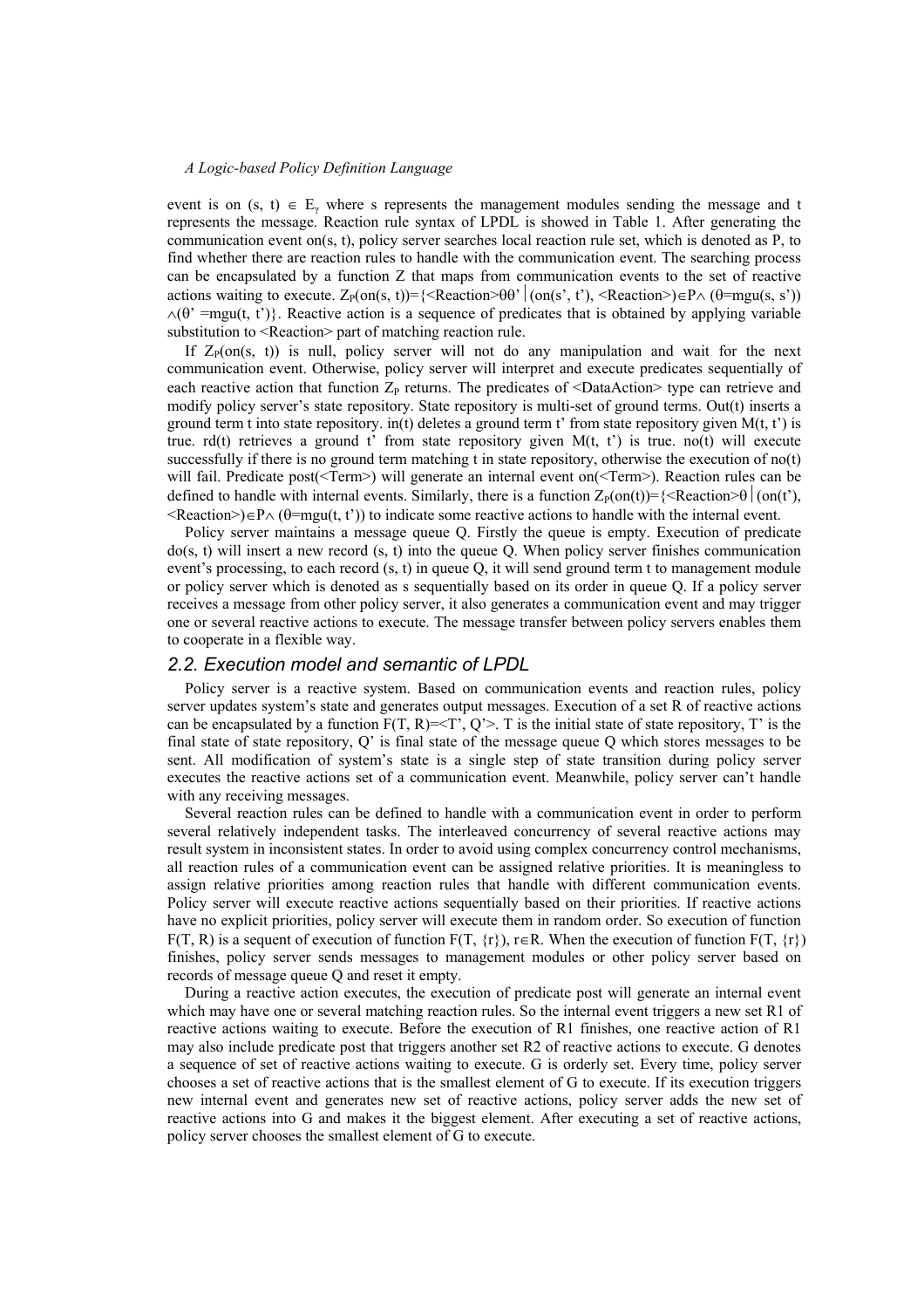The set of reactive actions may include several reactive actions that are triggered by same one internal event. Their execution order is arbitrary. If system has explicit requirement on the execution order of two reactive action r1 and r2, administrator can define two reaction rules whose <Reaction> parts are corresponding to r1 and r2 respectively. Then two post predicates are included into reactive action to trigger two different internal events to generate reactive action set  $\{r1\}$  and  $\{r2\}$ . So  $\{r1\}$ and {r2} are elements of G and they have explicit execution order.

So the execution of function  $F(T, \{r\})$  is a sequence of state transitions, each representing the execution of a reactive action. The execution of a reactive action is encapsulated by a function  $FE(r,$  $\langle T, Q, G \rangle$  =  $\langle T', Q', G' \rangle$ . T', Q' and G' represent new state of state repository, message queue and set of reactive actions waiting to execute respectively. The evolution of the execution of function F(t,  ${r}$ ) can be described in terms of a sequence of triples  $\leq T$ , Q, G  $>$ . When G is empty, the execution of function  $F(T, \{r\})$  finishes.

A reactive action is orderly set of predicates. The execution of function FE(r,  $\leq T$ , Q, G $\geq$ ) is process that policy server interprets and executes predicates of reactive action sequentially based on their order. The initial state is denoted as  $\leq r$ , T, Q, G-{r}>. The final state is  $\leq r'$ , T', Q', G'>. The semantic of main LPDL predicates is presented in Table 2. The execution of reactive action has transaction semantic. If the r' isn't empty, it shows that the smallest predicate of the reactive action can't execute successfully. Policy server will return to initial state  $\langle T, Q, G\cdot\{R\}\rangle$  just as the reactive action r doesn't execute. Otherwise policy server's state is <T', Q', G'>. Then policy server continues to execute next reactive action that is in the smallest element of G'.

 $\leq$ (out(t), r'), T, O, G  $\Rightarrow$   $\leq$  (r'), T $\oplus$ {t}, O, G  $\geq$  $\langle (in(t), r'), T \oplus \{t'\}, Q, G \rangle \rightarrow \langle (r^{\prime} \theta), T, Q, G \rangle$  where M(t, t') is true and  $\theta = mgu(t, t)$  $\langle \text{rdr}(t), r^{\prime}\rangle$ ,  $\text{T} \oplus \{t^{\prime}\}, Q, G \rangle \rightarrow \langle r^{\prime} \oplus \}$ ,  $\text{T} \oplus \{t^{\prime}\}, Q, G \rangle$  where M(t, t') is true and  $\theta = \text{mgu}(t, t)$  $\langle (no(t), r'), T, Q, G \rangle \rightarrow \langle r' \rangle, T, Q, G \rangle$  where  $M(t, t')$  is false for every t' in T  $\langle (post(t), r'), T, Q, G \rangle \rightarrow \langle r' \rangle, T, Q, G \oplus \{Z_p(on(t))\} \rangle$  $\langle \text{do}(s, t), r \rangle$ , T, Q, G $\ge \to \langle r \rangle$ , T, Q $\oplus \{(s, t)\},$  G $\ge$ 

Table 2 semantic of main LPDL predicates

# 3. Expressive and Computing Power of LPDL

## *3.1. Expressive power of LPDL*

Policy server should have ability to describe state transitions of distributed system. Petri Net is one of the most used formalisms for the description and specification of concurrent and distributed system. We can show that the behavior of any Petri Net can be modeled by a set of reaction rules using LPDL.

Since the state of a Petri Net is represented by the tokens at each place, a collect of ground terms place(s, n) are stored in state repository to record the number of tokens at each place. n is integer number which is represented using a typical functional notation. So 0 represents zero, and if N denotes an integer, then  $s(N)$  denotes its successor. For instance,  $s(s(0))$  is 2.

The behavior of a Petri Net is defined by its transitions. Whether a transition is enabled to fire is only determined by the states of its input and output places. Each transition can be modeled by a single reaction rule. At first the reaction rule retrieves current state of all input and output places of the transition t. It then checks whether the number of tokens at each input place s is bigger than the weight of the flow relation  $\leq s$ ,  $\geq$  and whether the number of tokens at each output place s' plus the weight of the flow relation  $\lt t$ , s'> is smaller than the capability of the place s'. Finally, it updates the number of tokens at all input and output places of transition t.

The corresponding reaction rule's event definition of a Petri Net's transitions is on(place()) where " " represents any ground term. If a reactive action includes predicate post(place()), it will trigger internal event on(place()) and generate a set of reactive actions including <Reaction parts of all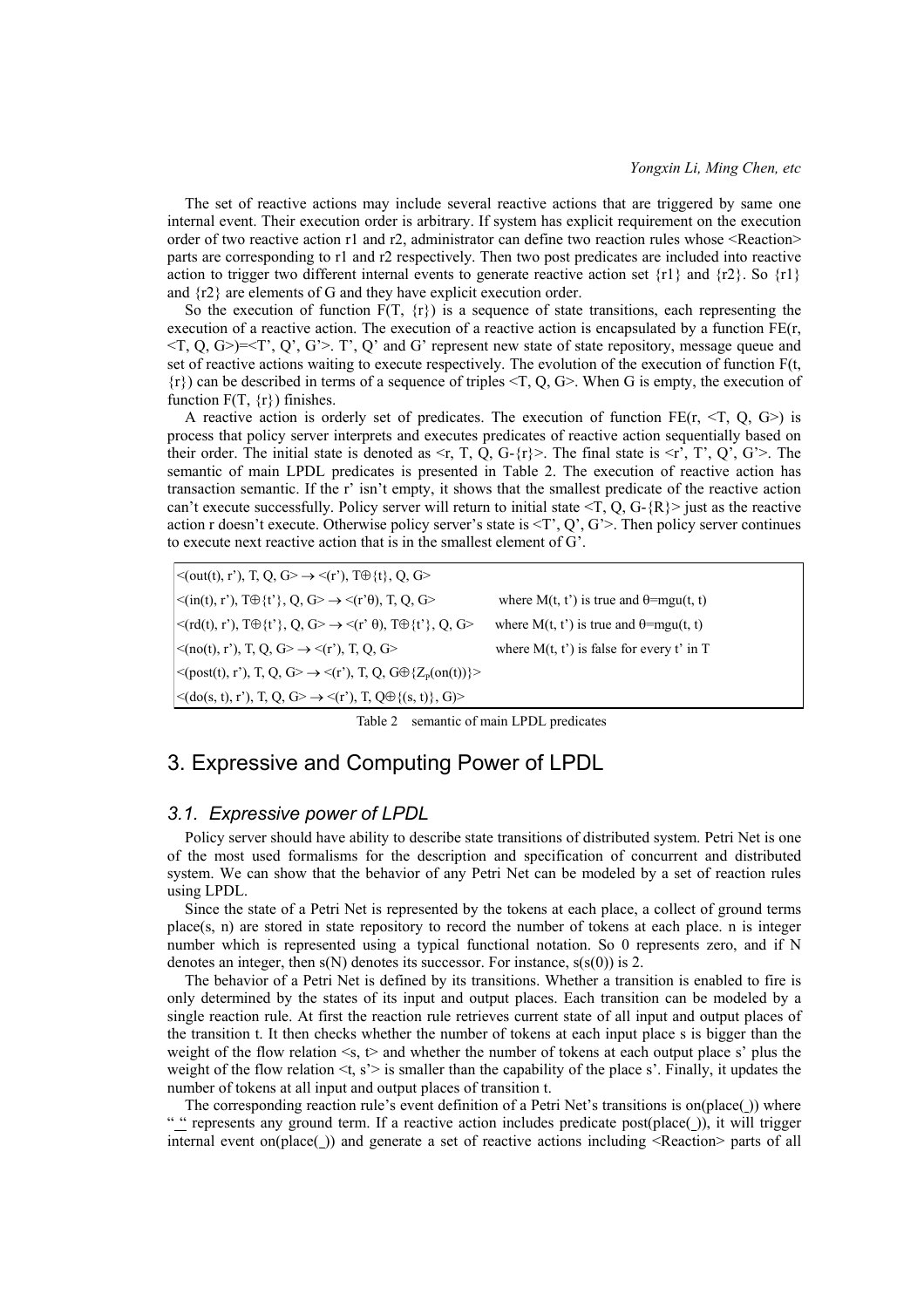#### *A Logic-based Policy Definition Language*

reaction rules whose event definition is on(place( )). Policy server will execute reactive actions in the set sequentially in random order. A simple Petri Net can be represented by reaction rules by LPDL as Figure 1 illustrated. Since the execution of a reactive action has transaction semantic, policy server will cancel all system's modification of a reactive action if its execution fails and continue to execute next reactive action. Under some system's state, several transitions' fired conditions are satisfied. Policy server will select one arbitrarily to execute which represents competitive relation among concurrency transitions.



Initial state: place(s1, 0), place(s2, 0), place(s3, 0), place(s4,  $s(0)$ ), place(s5, 0), place(s6, 0), place(s7, 0)

t1:  $(on(place\_))$ ,  $(in(s1, s(s(n1))))$ ,  $in(s4, s(n4))$ ,  $in(s2, n2)$ ,  $out(s1,$ n1), out(s4, n4), out(s2, s(n2)) ))

t2:  $(on(place\_))$ ,  $(in(s2, s(n2))$ ,  $in(s3, n3)$ ,  $in(s4, n4)$ ,  $out(s2, n2)$ , out(s3,  $s(s(n3))$ ), out(s4,  $s(n4)$ ))

t3: (on(place(\_)), (in(s5, s(s(n5))), in(s4, s(n4)), in(s6, n6), out(s5, n5),  $out(s4, n4)$ ,  $out(s6, s(n6))$ 

t4:  $(on(place\_))$ ,  $(in(56, s(n6))$ ,  $in(54, n4)$ ,  $in(57, n7)$ ,  $out(56, n6)$ ,  $out(s7, s(s(n7))), out(s4, s(n4)))$ 

Figure 1 A simple Petri Net's LPDL description

## *3.2. Turing-equivalence of LPDL*

Register machine is defined as a triple  $\leq R$ , L, S $>$ , where R is a finite set of registers used to store arbitrarily large integer numbers, L is a set of labels used to denote statements, and S is a set of statements representing the machine's program. It has been proved that register machine is Turingequivalent if S contains the statements inc(R<sub>i</sub>), which increments the value of register R<sub>i</sub>, dec(R<sub>i</sub>), which decrements the value of register  $R_i$  provided that it is greater than zero, and  $\text{imp}(R_i, \text{label})$ , which jumps to the statement denoted by label if the content of register  $R_i$  is zero [4, 5]. Each statement of S can be represented as the form label: statement, next\_label where label identifies the statement whose execution has to be followed by that of the statement denoted by next\_label. Two following forms of statements suffice to represent any recursive function [5]: 1) label: inc $(R_i)$ , next\_label; 2) label: [if R<sub>i</sub> = 0] jmp(R<sub>i</sub>, new\_label), [else] dec(R<sub>i</sub>), next\_label.

We can show the Turing-equivalence of the LPDL by modeling a register machine as a set of reaction rules to fully capture these two instruction schemes. For any register machine <R, L, S>:

a) Define a ground term reg( $R_i$ ) representing register  $R_i$  and store a ground term value(reg( $R_i$ ),  $N_i$ ) in state repository for every register  $R_i \in R$ , where  $N_i$  is the integer value of register  $R_i$  represented as an  $s(s(...s(0)...))$ .

b) Define a ground term label( $L_i$ ) for every label  $L_i \in L$ .

c) Store a ground term statement(label(L<sub>i</sub>), Stmt, label(L<sub>i</sub>)) for every statement s∈S in state repository, where Stmt is  $inc(reg(R_i))$  or  $impdec(reg(R_i), label(L_i))$  representing one of the two instruction schemes.

d) Define a reaction rule for each one of the possible statements to be executed:

- inc : (on(exec(L)), (rd(statement(L, inc(Reg), NextL)), in(value(Reg, N)), out(value(Reg, s(N))), post(exec(NextL))))
- jmp: (on(exec(L)), (rd(statement(L, jmpdec(Reg, JumpL), )), rd(value(Reg, 0)), post(exec(JumpL))))
- dec : (on(exec(L)), (rd(statement(L, jmpdec(Reg, ), NextL)), in(value(Reg, s(N))), out(value(Reg, N)), post(exec(NextL))))

The execution of predicate post(exec(StartL)) will generate a internal event on(exec(StartL)) and trigger policy server to execute the program whose first statement is denoted by StartL. Three reaction rules have same event definition that indicates that there are three concurrent reactive actions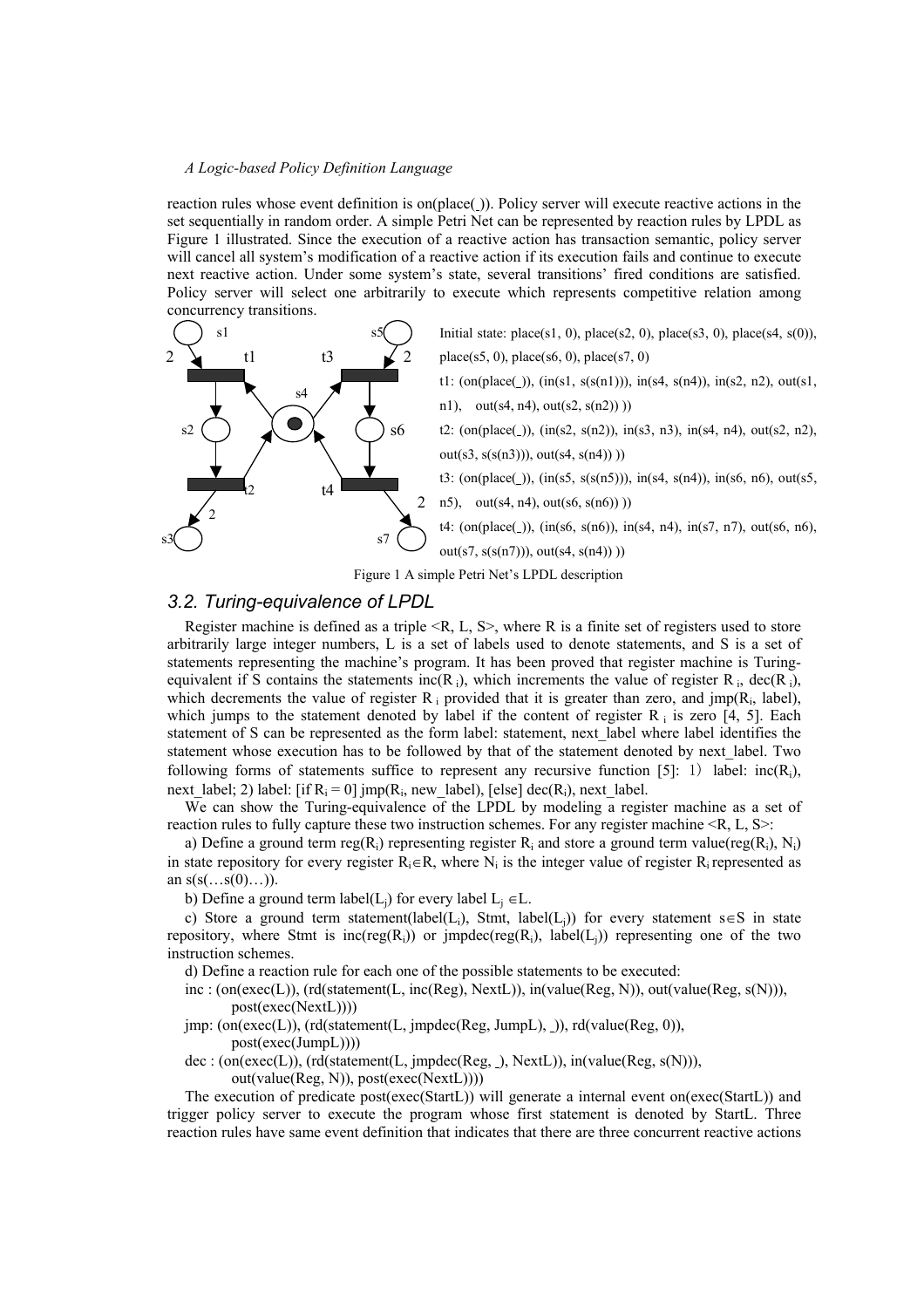to handle with the internal event. But only one reactive action can execute successfully. According to the transaction semantic of reactive action, the two failure reactive actions don't affect the execution of the successful reactive action. Using the process method, LPDL can perform all statements of register machine. This proves that LPDL is Turing-powerful.

# 4. LPDL-based network management framework

LPDL-based network management framework is illustrated as Figure 2. In a domain, one or several monitor modules can be deployed to monitor the managed devices' operation. When a



predefined condition is true, monitor module will send message to policy server. Policy server will generate communication event, handle with the communication event based on local reaction rules, and generate message to control modules. Control module interprets the message from policy server and adopts appropriate management actions. Policy server may also generate messages to other policy server in order to

Figure 2 LPDL-based Network Management Framework

cooperative management among several domains. Since LPDL is Turing-power and be able to perform any analysis and decision functions of management system. In order to enhance policy server's performance, some static analysis and decision functions that need much computing power can still be encapsulated by analysis & decision module which is implemented using  $C/C++$ , Java etc. Some analysis and decision functions that can be changed frequently as the system's running are defined using LPDL. During management system's running, administrator can modify policy server's reaction rules by management console in flexible and dynamic way.

We use JDK1.2 to implement the prototype of the management framework on CORBA platform [6]. CORBA is the JavaIDL provided by JDK1.2. The objects in a domain use ORB to communication. The policy servers in different domains use IIOP protocol to communication. In order to support to add new control functions dynamically, object managers can be deployed in appropriate locations. The object manager can receive control object's Java bytecode that is created by administrator dynamically according to system's requirements. Object manager then builds the control object's instance and register it on CORBA's naming service using name that administrator defines. In order to monitor devices flexibly, we build a general monitor object GMO that can monitor three types of events: timer event, notification event and poll event. GMO provides timers to administrator to set. Once it's the time that administrator has set, GMO will generate a timer event. GMO can receive abnormal notification from other components, such as Trap message in SNMP protocol, and transform it to notification event based on event definition. GMO can also receive Boolean expressions about status of devices or components from administrator. It accesses state values of related components and calculates the expression based on these state values periodically. If the expression is true, GMO will generate a predefined poll event. When GMO generates an event, it will invoke policy server's method to transfer the event to it. Monitor objects and control objects access the managed devices via object adapter. We use the SNMP protocol stack provided by Advent Net Company to implement a SNMP adapter to enable management system to manage devices supporting SNMP.

We use the management framework to manage a network environment. The environment is comprised of two domains that are connected by two border routers. There are two communication links between the two routers. When traffic between the routers is light, system build a connection on link1 through interface1 of the routers. When the link1's utility is greater than 60%, system will build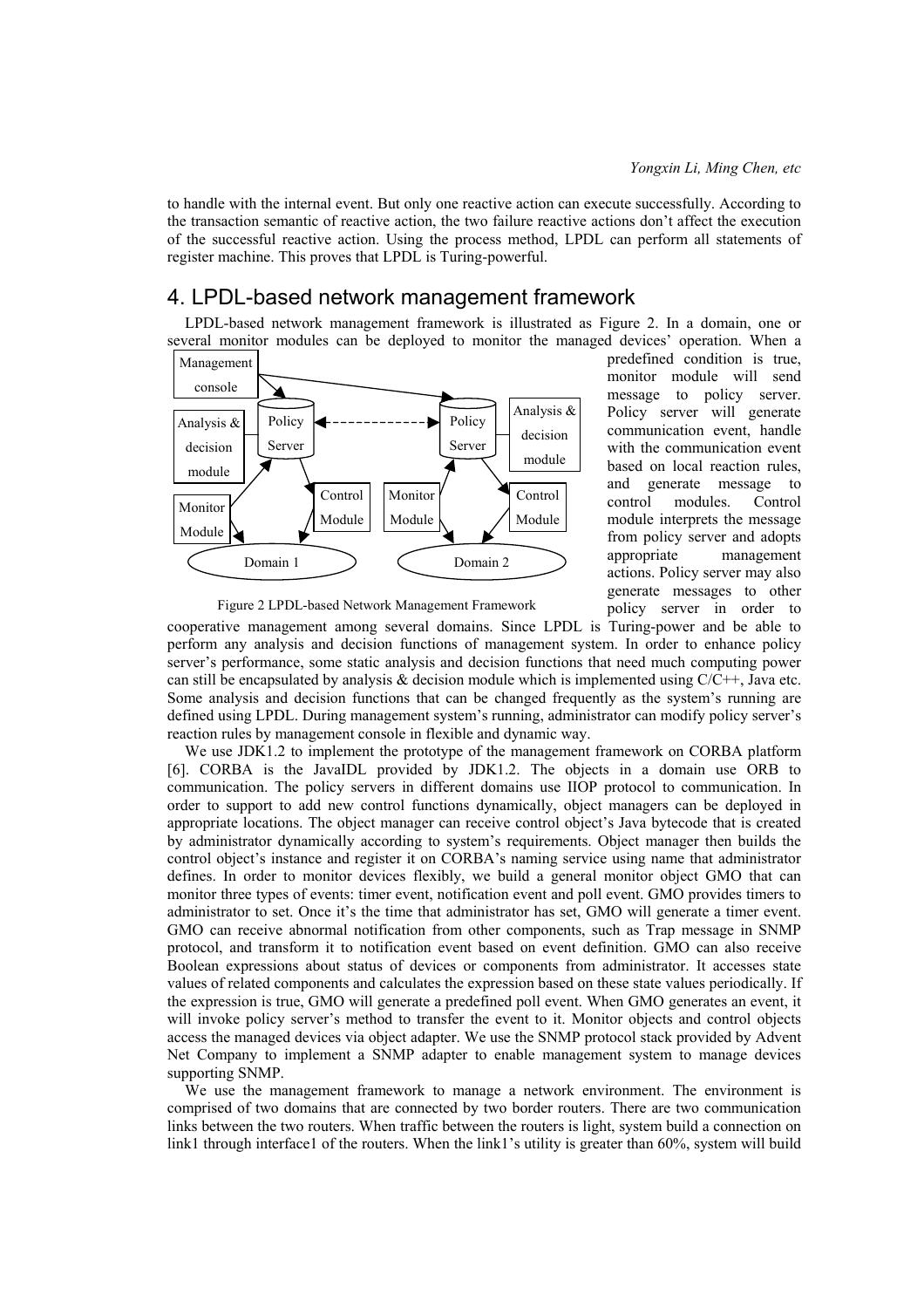#### *A Logic-based Policy Definition Language*

another connection on link2 through interface2 to increase communication bandwidth between the two routers.

Firstly, a poll event Event(Router1, IF1, overload) is set on GMO1 of domain 1 to monitor the utility of router1's interface1 whose expression is  $\frac{(\Delta(i) \text{fInOctets}) + \Delta(i) \text{fOutOctets}) \times 8}{\Delta(i) \text{fInOrb} \times 8} > 0.6$ . Then ( ) ∆ × *sysUpTime ifSpeed*

administrator creates two control object R1 and R2 and invokes object manager of each domain to build the two objects' instances which provides methods to manage the two routers, for instance initialize port, create connection and close connection. Finally, administrator defines the reaction rules of policy server PS1 and PS2 of two domains.

To PS1, reaction rules are defined as followed:

//receive message from GMO1 that router1's interface 1 overloads (on(GMO1, Event(Router1, IF1, overload)), (no(state(Router1, IF2, busy)), out(waitfor(Router2, IF2, ok)), do(PS2, Event(Router1, IF1, overload)) )) //receive message from PS2 that the router2 has initialize successfully (on(PS2, state(Router2, IF2, ok)), (in(waitfor(Router2, IF2, ok)), do(R1, exec(initial, IF2)), do(R1, exec(connect, IF2, Router2, IF2)), out(state(Router1, IF2, busy)))) To PS2, a reaction rule is defined as followed:

//receive message from PS1 that router1's interface 1 overloads (on(TS1, Event(Router1, IF1, overload)), (no(state(Router2, IF2, busy)), do(R2, exec(initial, IF2)), do(PS1, state(Router2, IF2, ok)), out(state(Router2, IF2, busy))) )

Administrator can add reaction rules of policy servers to regulate the two border routers to disconnect the link2 when the traffic between them is lighter than a predefined value similarly.

## 5. Related works and conclusion

Policy-based network management provides bridge between management goals and management actions [7], which has much research from academia and industry. The joint work of IETF and DMTF focuses on the policy's definition and storage [8, 9]. They propose to use CIM information model and LDAP directory service to describe and store policy. But they don't define the policy server's process procedure or the expressive and computing power of policy definition language. E.Lupu proposed a role-based network management model [10]. A role is a set of policies that define manager's duty and obligation. The model includes relations that are sets of policies that define communication protocols between roles to enable managers to cooperate. But the roles and relations are ECA rules whose executions are stateless. Policy's expressiveness is weak. Role and relation must be defined respectively. And the messages between roles must include the state information about the current interaction. The definitions of policies are very complex. R.Bhatia and J.Lobo use composite event and complex event to enable policy server to adopt appropriate actions based on event history [11]. It makes policy server to express and store system's state. But this mechanism's expressive power is too weak to describe state transitions of distributed system completely. Policy server hasn't analysis and decision ability either.

In order to enhance the expressive and computing power of policy definition language and support several policy servers to cooperate flexibly, we use some concepts from programming coordination model [12]. In a programming coordination model, tuple space not only provides a sharing dataspace for coordination entities, but also embodies and enforces the interaction policies among coordination entities. Many implementations of coordination models and languages use logic-based language to define the interaction policies into tuple space [13, 14]. Programming coordination model and policybased network management are both reactive systems that react to their receiving messages based on local reaction rules.